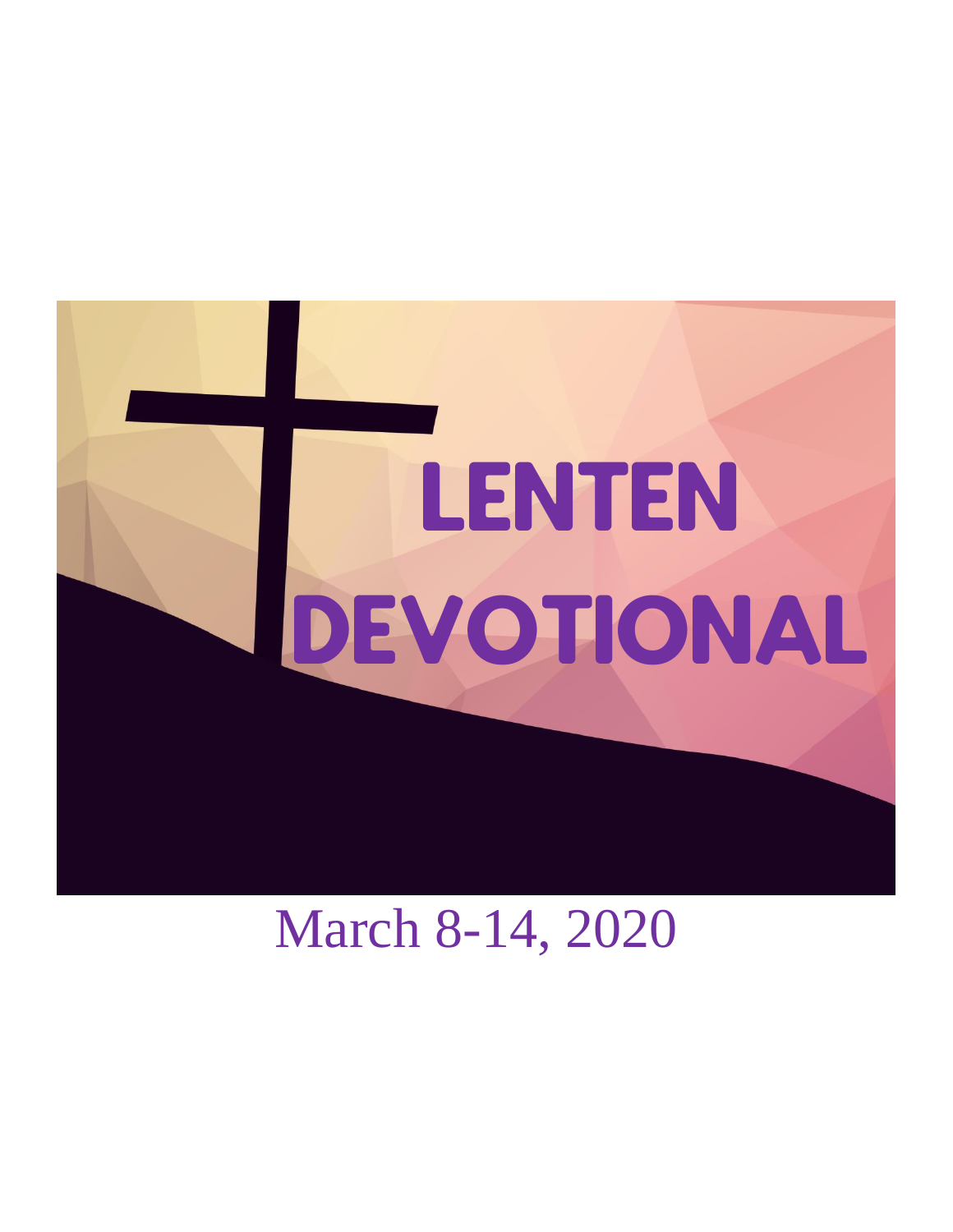# **Sunday, March 8**

#### **Scripture: Psalm 139 (New International Version)**

**You have searched me, Lord, and you know me. You know when I sit and when I rise; you perceive my thoughts from afar. You discern my going out and my lying down; you are familiar with all my ways. Before a word is on my tongue you, Lord, know it completely. You hem me in behind and before, and you lay your hand upon me. Such knowledge is too wonderful for me, too lofty for me to attain. Where can I go from your Spirit? Where can I flee from your presence? If I go up to the heavens, you are there; if I make by bed in the depths, you are there. If I rise on the wings of the dawn, if I settle on the far side of the sea, even there your hand will guide me, your right hand will hold me fast. If I say,** *Surely the darkness will hide me and the light become night around me,* **even the darkness will not be dark to you; the night will shine like the day, for darkness is as light to you. For you created my inmost being; you knit me together in my mother's womb. I praise you because I am fearfully and wonderfully made; your works are wonderful, I know that full well. My frame was not hidden from you when I was made in the secret place, when I was woven together in the depths of the earth. Your eyes saw my unformed body; all the days ordained for me were written in your book before one of them came to be. How precious to me are your thoughts, God! How vast is the sum of them! Were I to count them, they would outnumber the grains of sand – when I awake, I am still with you. If only you, God, would slay the wicked! Away from me, you who are bloodthirsty! They speak of you with evil intent; your adversaries misuse your name. Do I not hate those who hate you, Lord, and abhor those who are in rebellion against you? I have nothing but hatred for them; I count them my enemies. Search me, God, and know my heart; test me and know my anxious thoughts. See if there is any offensive way in me, and lead me in the way everlasting.**

#### **Devotional:**

 This Psalm tries to describe God's encompassing vastness and his closeness to human beings. There is no place in this world, whether in the sky or below, in distance or in darkness, that God is not there. God created us and knows who we really are.

 In my life, it has always been comforting to know God is always there, even though it is so hard to comprehend. When I find that I am in trying situations, God is there. When I am questioning why things are such a struggle, God is there. When I saw my parents struggle in their last days, I knew God was there and wasn't quite finished with their journey.

 The Psalm also calls out to God to keep evil away from us and lead us. I don't know why, I may not always take the best road, but I do know his love and grace are always there. With all my imperfections, God has given me everything I need to be a loving and caring person….my challenge is for me to grow inside and use all the many gifts God has given me.

#### **Prayer:**

Dear Lord, thank you for knowing my heart and my every move. Let me be ever mindful of others and show them the grace that you have shown me. Please keep me close when I have my doubting moments and guide me through this journey of life. In your name I pray. Amen.

#### **Submitted by: Brad Boone**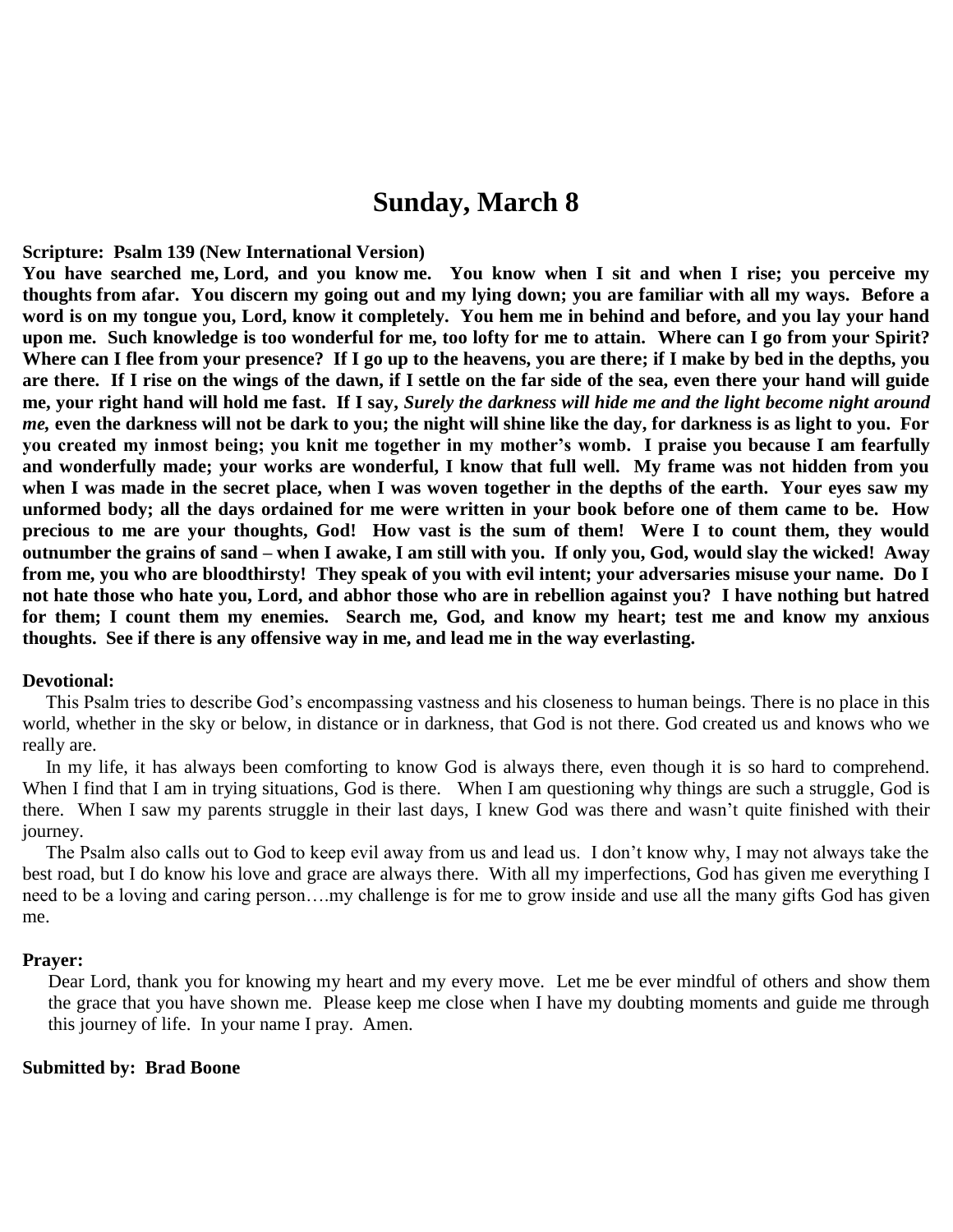# **Monday, March 9**

## **Scripture: Isaiah 64:8**

#### **Yet, O LORD, you are our Father; we are the clay, and you are our potter; we are all the work of your hand.**

#### **Devotional:**

 The first time I read this scripture what popped into my head was this is a verse that is paraphrased and used in religious décor featuring a pair of hands at a potter's wheel often seen at roadside pop-up vendors. My second thought was I love pottery. One of the nice things about living in Stanly County is that Seagrove is a short drive up the road.

 When you visit Seagrove, you can usually talk with the creator of the pottery in the shop. Better than talking with the artisan is watching the potter at work and witnessing the process of a clump of clay evolving into something. What that something is lives in the mind of the man or lady at the wheel. Their vision becomes something special. Hands on molding and shaping brings out the best of that clump of clay. Pitchers, bowls, lamps, mugs, and dishes are all works of art. No two are exactly alike. Even when these pieces are thrown by the same potter, none of the items are identical. But the potter is not through, yet. More steps follow to color, polish and strengthen the pottery so a shopper can carry home a beautiful and unique piece. The pottery will last for years with the proper TLC.

 It is easy to grasp why Isaiah described the relationship between God and his children like that of a potter and clay. We are distinct creations…each of us a special work of art in God's world, no two exactly alike although designed by one God. God's word is the hand that molds and shapes us to become what we should be and can be as individuals. Scripture nurtures our spirit, and a healthy spirit fuels a desire for healthy minds and bodies. Collectively, as congregations and communities of faith, we can provide the *TLC* to polish and strengthen each other. Compassion, patience, kindness and support are pillars that will help fulfill God's vision for beautiful lives and a beautiful world.

 There is an old Ray Stevens song titled, *Everything is Beautiful*. The song begins with a children's choir singing *Jesus Loves the Little Children*. It is a heartwarming way to start a song. You cannot help but feel happy when you hear it. Part of the lyrics is, Everyone is beautiful in their own way. Under God's heaven the world is gonna find a way. I would offer a bit different lyric: *Everyone is beautiful in their own way, Created by our Father like a potter molding clay.*

#### **Prayer:**

 Dear Heavenly Father, help us to remember we are your creations, and we need to seek your guidance to be the best we can be in mind, body and spirit to do your work in your world. If we will ask, you will answer. Help us hear your answer. Amen.

#### **Submitted by: Kim & Jeff Robertson**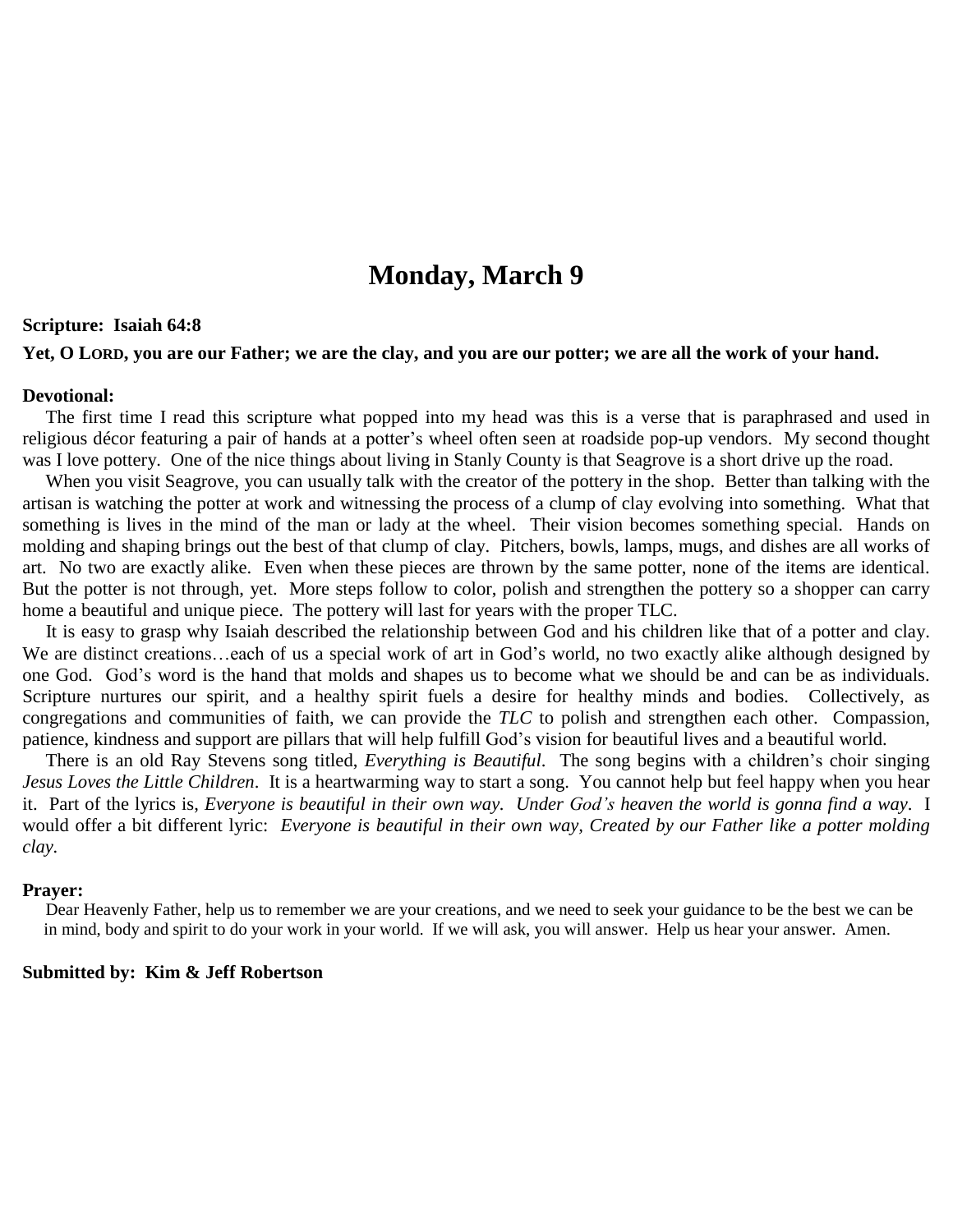# **Tuesday, March 10**

# **Scripture: I Corinthians 6:19-20**

**Or do you not know that your body is a temple of the Holy Spirit within you, which you have from God, and that you are not your own? For you were bought with a price; therefore, glorify God in your body.**

## **Devotional:**

 When I read this passage, I instinctively thought of the need to maintain a healthy physical body in order to honor God and to allow the Holy Spirit to abide in me. But this isn't Paul's message. As we know, temples are places of worship, and he is confronting us with this passage.

 Our bodies are often hit with disease, broken bones, broken hearts, despair, and the ravages of aging, but they can also be used as physical weapons to cause injury to others. This is not what we expect from places of worship. They are there to provide peace, rest, rejuvenation, companionship, and love.

 Many of us do our best to live a healthy lifestyle and maintain a healthy spiritual self, but when we sin in thought, word, or deed, we are disrupting the place God wants the Holy Spirit to flourish. Our bodies belong to God, not to ourselves.

 God paid a high price for us; remember his broken, injured, physical self dying on the cross, and the gift we received from that suffering and death. Let us journey this Lenten season to discover a way to make ourselves a healthier, holier temple, and to glorify God.

# **Prayer:**

 Father, help us to give the Holy Spirit a place to flourish inside of us, so we may be the temple that glorifies our Lord. Amen.

# **Submitted by: Connie Wallace**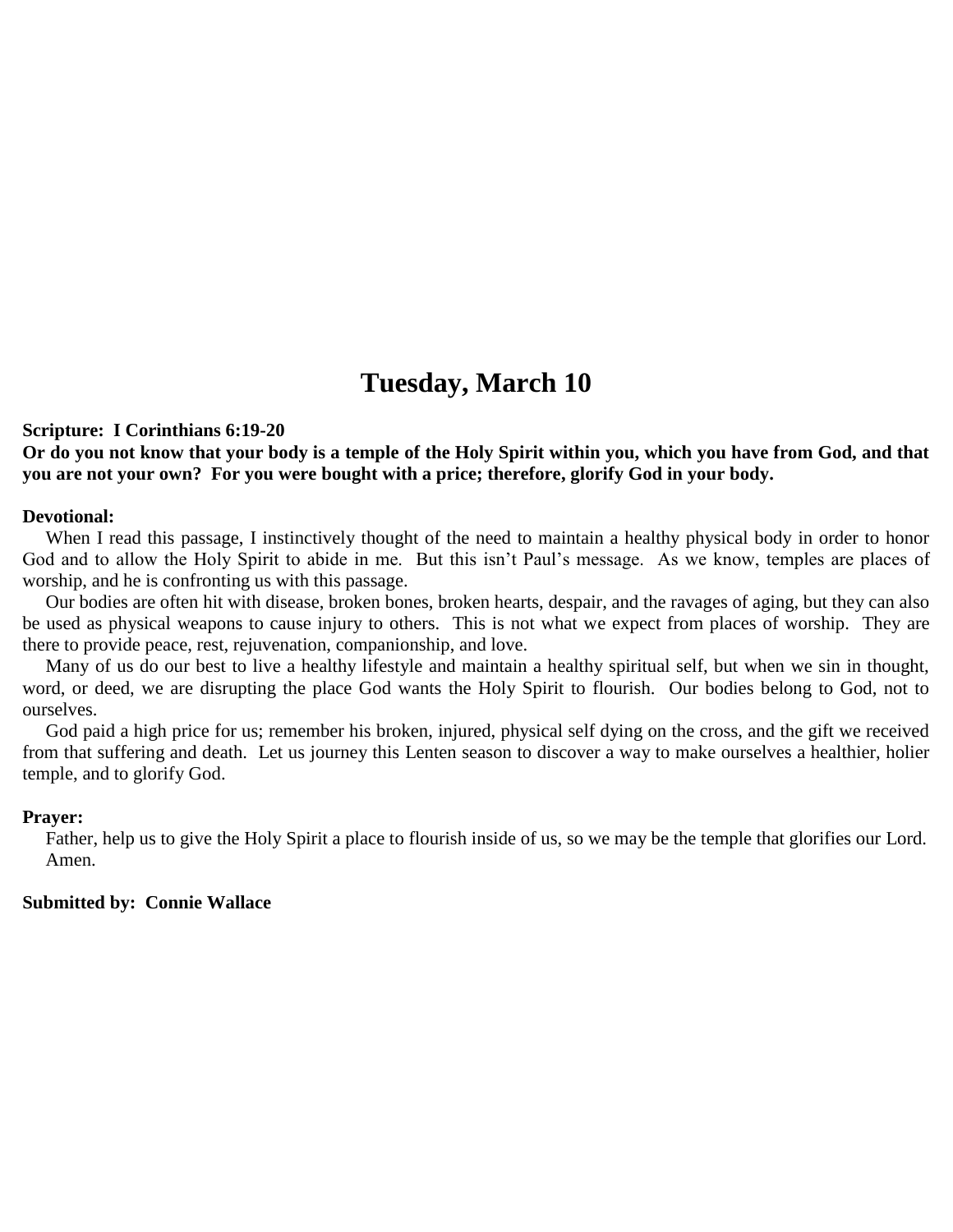# **Wednesday, March 11**

## **Scripture: Luke 10:25-28**

**Just then a lawyer stood up to test Jesus.** *Teacher***, he said,** *what must I do to inherit eternal life?* **He said to him,**  *What is written in the law? What do you read there?* **He answered,** *You shall love the Lord your God with all your heart, and with all your soul, and with all your strength, and with all your mind; and your neighbor as yourself.* **And he said to him,** *You have given the right answer; do this, and you will live.*

#### **Devotional:**

 At our youth lock-in recently, we had a newcomer join us. A quiet kid with little sports interest, he seemed content to stand and watch the others play dodgeball. I didn't want to leave him alone or try to talk him into playing (even though it was DODGEBALL), so I stood there and kept him company.

We talked for a couple minutes as the game went on. That kid was smart and so fun to talk to\* that I almost forgot about the game. The others, however, were not going to let him stand idle, so they kept gently encouraging him to join the game. And, he did. To see them do that was beautiful. You know, treating neighbor as yourself. Plus, we all got to play DODGEBALL.

\*All those kids are smart and fun to talk to.

# **Prayer:**

Dear God, thank you for loving us. Amen.

**Submitted by: Jim Hesley**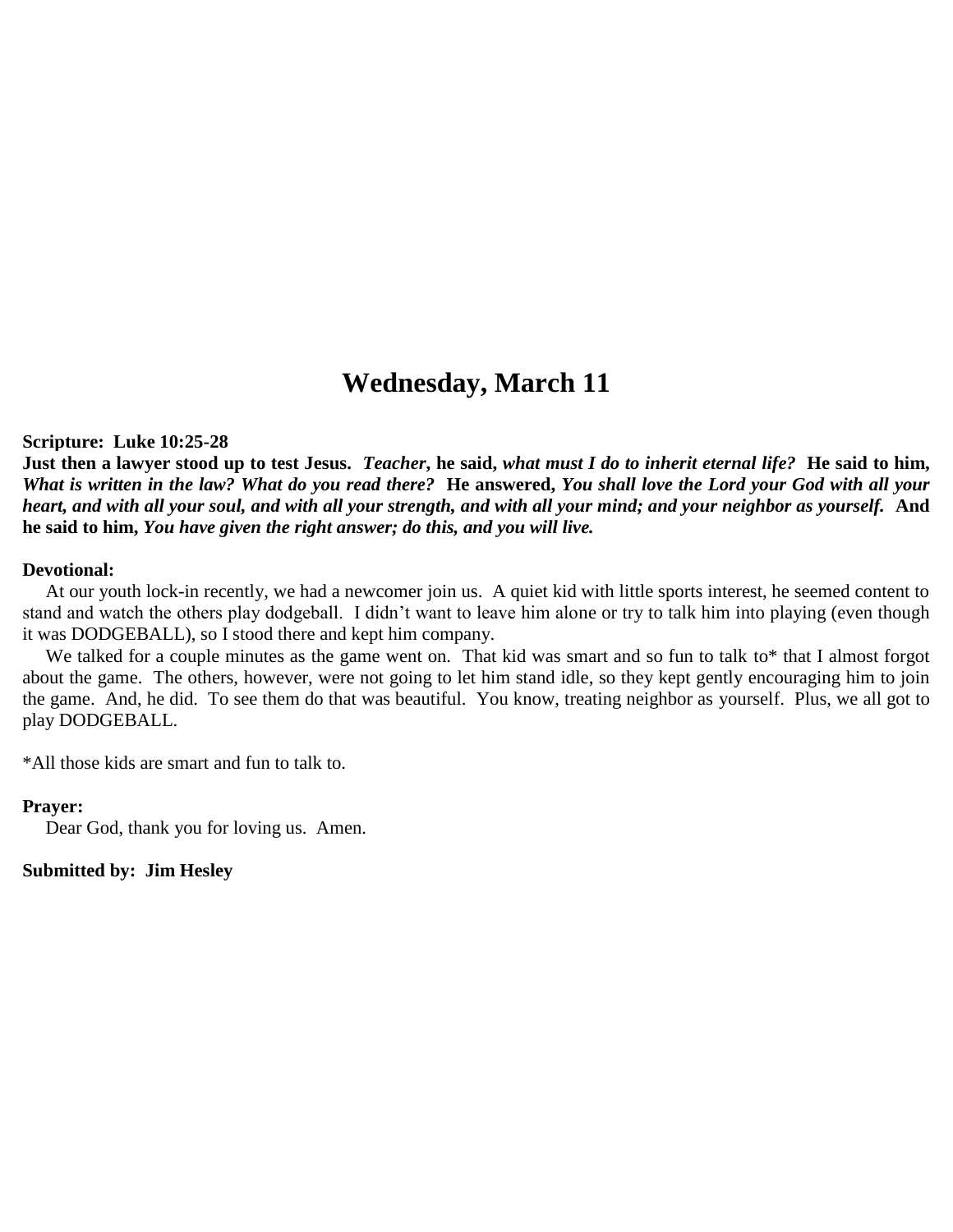# **Thursday, March 12**

# **Scripture: Genesis 1:27 So God created humankind in his image, in the image of God he created them; male and female he created them.**

# **Devotional:**

 Week 3 of our Lenten Devotions invites us to look at ourselves (and others) as people made in the image of God and to reflect on how we may best care for ourselves and others in the light of God's gift of life. In the hectic and harried world we live in, we frequently come across talk about the importance of self-care. We are told, that in order to function properly, we need to set aside time to take care of ourselves. However, it is the nature of a good Christian to think that serving others is more important and taking time for ourselves is taking time away from more important work.

 As Christians, we are filled with the idea of self-sacrifice – we are mission oriented and we want to follow Christ's example and lay down our lives for our friends and the less fortunate. It does not occur to us to step back and focus on our own bodies, minds, and souls. But, if we look close at the scripture – it seems that God has something different in mind for us.

 Essentially, self-care is all about being good stewards of our bodies, minds, and souls in order to become the best version of ourselves. *So God created mankind in his own image, in the image of God he created them*. We are God's handiwork, and He wants us to flourish and thrive in beauty and love, not be tossed aside or neglected, however noble our motivations. God is commanding us to take care of all creation, and that includes us.

 We've all heard that we can't give what we don't have, and this is also true of taking care of others. There are so many demands on our time and attention – family, work, children, friends, volunteer work – and if we don't take time to tend to ourselves, our well will dry up very quickly. We will have nothing left to give. When it comes to the things that we care deeply about like our family and our work, none of us wants to ever give only the very last leftover bits of ourselves. Instead, we want to give the very best of ourselves. So when we take care of ourselves, we are filled up, renewed, and restored so we can offer the Lord and the people around us the very best of who we are.

 As so often happens, things are much more easily said, than actually put into action. This is especially true of women – because we are born with maternal instincts, we are quick to set our own needs aside to meet the needs of others. Thankfully, there a few fairly simple ways to be intentional about caring for ourselves.

- (1) Make *alone time* non-negotiable every day. Block out a period of uninterrupted time to recharge. It is crucial for your mental health.
- (2) Eat a good balance of protein, complex carbs, fiber, and healthy fats at each meal. You will feel better, have more energy, and that is an investment in your service to God.
- (3) Move your body in some way on a daily basis, even if it is just walking a few blocks or taking the stairs.
- (4) Spending time in daily prayer and Bible study. It goes without saying that this is a balm for any tired and wounded spirit and renews us as much as any other self-care.
- (5) Spend time with friends who encourage you, lift you up, and make you smile. Happiness fulfills so many of our needs, physical and mental.

The Lord loves us so much and desires only our good, and this means stewarding our whole health.

## **Prayer:**

Loving God, as we ponder the wonderful creation that is us, lead us to know that caring for ourselves is not selfish. Give us inspiration and encouragement when we fall short of who You created us to be. Thank you for the comfort and healing that we always have when we allow ourselves to follow Your way. We ask these things as we pray in Your gracious name. Amen.

# **Submitted by: Kim Marshall**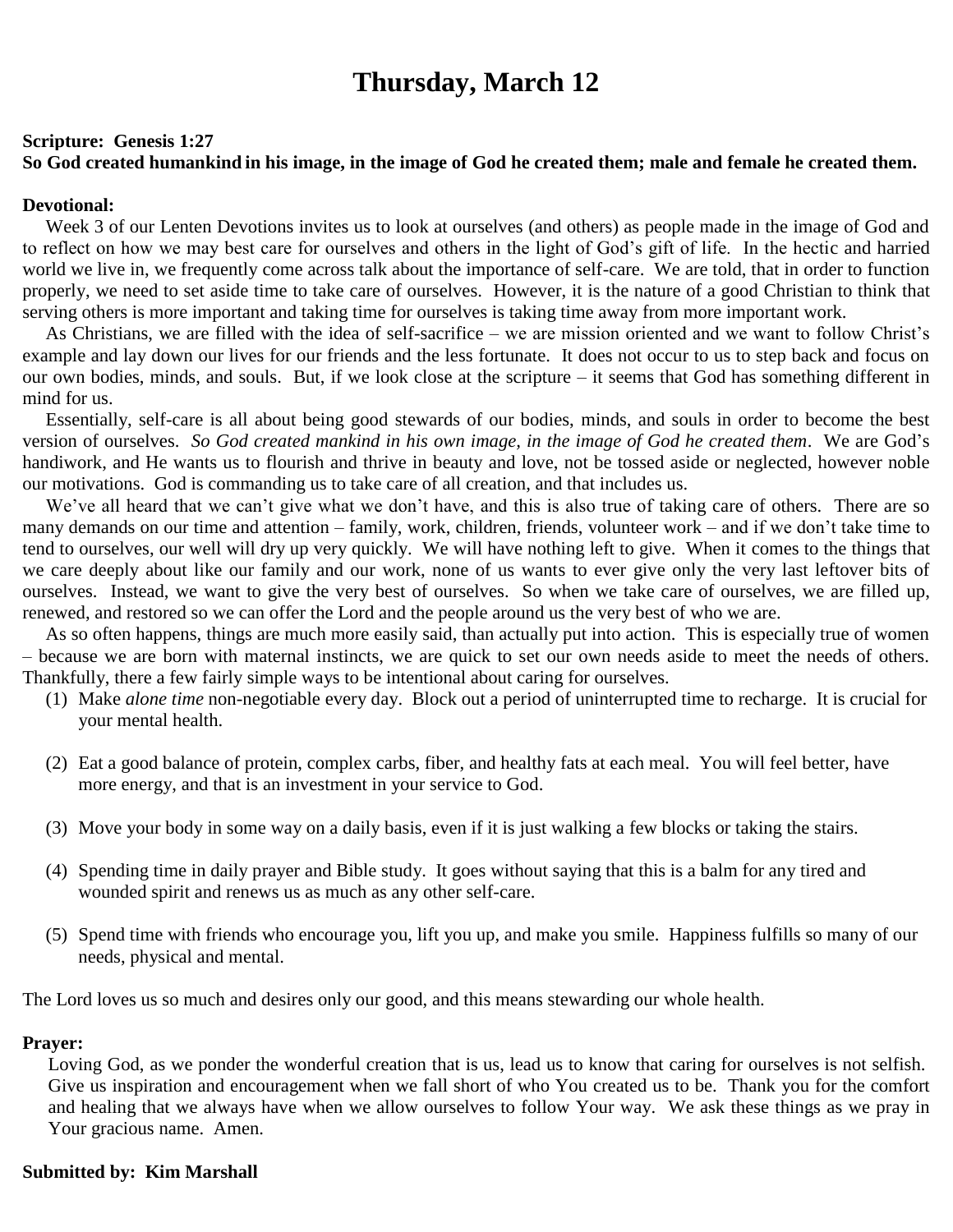# **Friday, March 13**

#### **Scripture: Romans 12:1**

# **Therefore, I urge you, brothers and sisters, in view of God's mercy, to offer your bodies as a living sacrifice, holy and pleasing to God-this is your true and proper worship.**

## **Devotional:**

 Romans 12:1, tells us what we must do to experience true and proper worship and to be truly at peace with God. The rest of chapter 12 tells us how to be a living sacrifice, holy and pleasing to God.

 Paul is asking us to focus on God's amazing mercy. We can never offer our bodies as a living sacrifice by our own will. We first have to prayerfully ask for and receive His help. Without God's mercy, we are hopeless. We can only be holy and pleasing to God when we renew and transform our minds and bring God's healing to our minds. Paul says we must not conform to this age. By reading the Bible, praying, meditating on his word, being in a church community, and not being caught up in the drama of our society, we can heal and renew our minds. We have to recognize that Jesus in the only way to God and eternity; not just one of many ways our society preaches. Paul says each of us have special gifts we can receive to help other people offer their bodies as a holy sacrifice, holy and pleasing to God.

 Only after we achieve true and proper worship can we fulfill God's Great Commission to bring other people to Christ. Reading the Bible, especially completely from cover to cover may seen daunting; however, I have found it to be a great way to renew my mind. Becoming familiar with the Bible gives me a framework and perspective to see the world differently. The more I hear God's word from the pulpit and hear Christian music, the more my mind is healed and the less I focus on the worries of this world.

 When we can offer our bodies as a living sacrifice, holy and pleasing to God, we are better prepared to share God's grace and mercy with non-believers. In 1 Peter 3:15, Peter states, *In your heart honor Christ the Lord as holy, always being prepared to make a defense to anyone who asks you for a reason for the hope that is in you, yet do it with gentleness and respect.* This is an amazing gift to give anyone.

# **Prayer:**

Lord, thank you for your word, grace, and mercy. Accept my body as a living sacrifice holy and pleasing to You. Heal my mind and lead me in the path of righteousness so others will ask me for a reason for the hope that is in me. Amen.

## **Submitted by: Mark Donham**